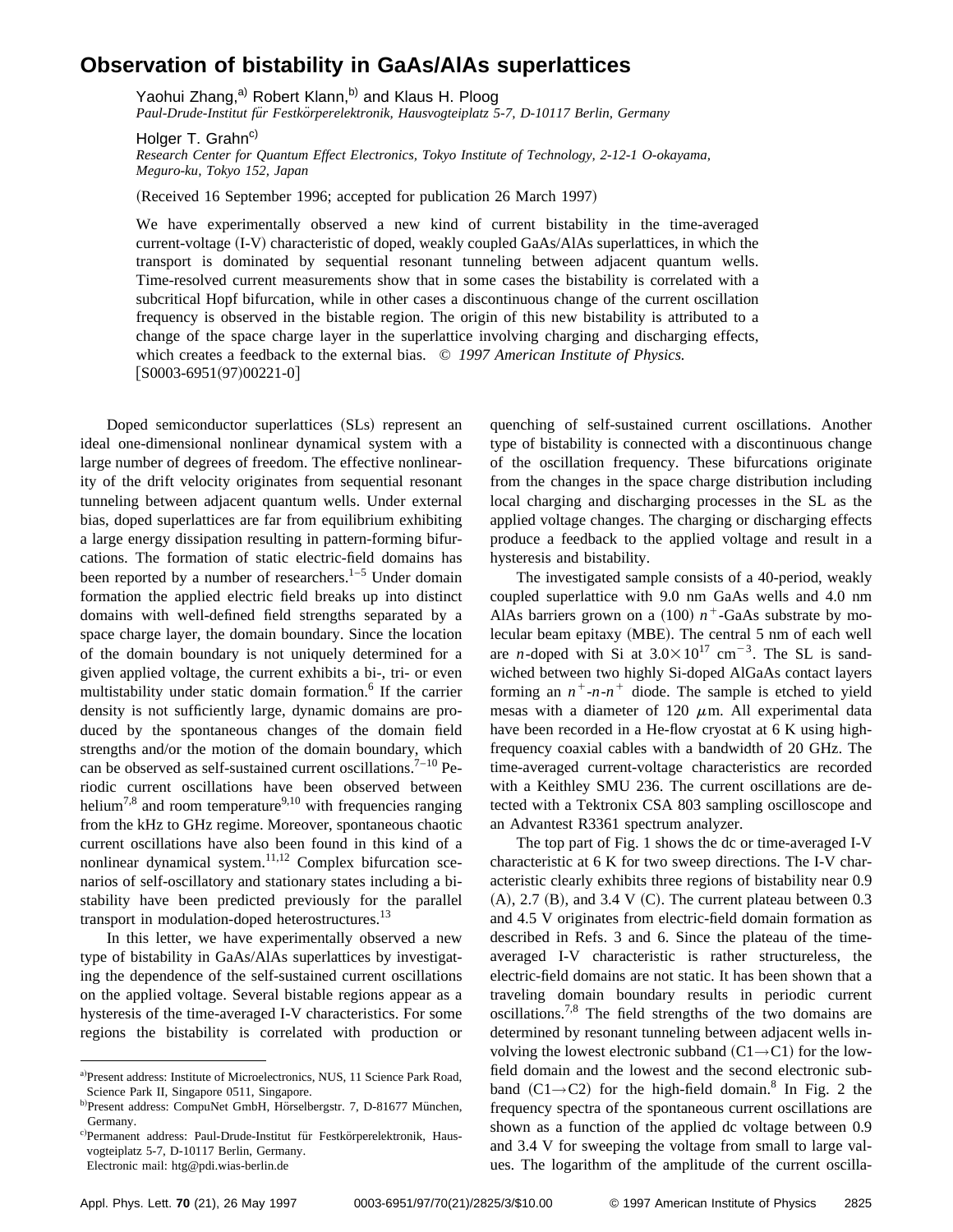

FIG. 1. Top: Time-averaged current vs applied voltage at 6 K. Bottom: enlarged sections of regions A, B, and C. The sweep directions are indicated. The labels  $(a)$  and  $(b)$  in the enlarged section of region A denote the voltages for the current oscillations in Fig. 3.

tions is indicated on a gray scale, where dark areas correspond to large amplitudes. The spectra contain a fundamental frequency of about 0.5 MHz and many higher harmonics of similar amplitude.<sup>14</sup> At the two voltages 0.9 (not shown) and 2.76 V the fundamental frequency and higher harmonics exhibit a sudden decrease and increase, respectively. For voltages larger than 3.4 V, the amplitude of the oscillations gradually decreases until it disappears at a voltage of 3.514 V.

The bottom part of Fig. 1 displays the enlarged sections of the bistable regions A, B, and C. In region C, the current exhibits a jump at 3.514 V, when the voltage is swept from low to high values. The jump occurs at a much smaller volt-



FIG. 2. Frequency spectra of the spontaneous current oscillations vs applied voltage at 6 K. The current power spectra are shown as a density plot on a logarithmic scale, where darker areas correspond to larger amplitudes.

age of 3.36 V, when the sweep direction is reversed. The current oscillations disappear with increasing bias at 3.514 V, where the jump in the current occurs. When the applied bias is lowered from any value greater than 3.514 V, no self-sustained current oscillations appear, until at 3.356 V current oscillations appear. The observed oscillatory mode is the same for both sweep directions, but the oscillations disappear and appear at different voltages for the two sweep directions. The observation of this hysteresis in connection with the fact that the current oscillations disappear and reappear at a different voltage with a finite amplitude may indicate the existence of a subcritical Hopf bifurcation in region C. For a subcritical Hopf bifurcation, the bifurcation takes place from an unstable focus to an unstable limit cycle and a stable focus. Our interpretation is consistent with theoretical simulations which show that in this dynamical system a subcritical Hopf bifurcation with a small bistability occurs, when the oscillating mode is quenched at higher bias. $10,15$ 

The hysteresis in region B is correlated with a sudden change of the oscillating frequency. Although the frequency change is not very large, it is clearly visible in Fig. 2, in particular for the higher harmonics. The bistability in Fig. 1, however, is rather small. The sharp change of the oscillation frequency could originate from an abrupt redistribution of the space charge layer, which forms the domain boundary, involving a charging or discharging process. Since the density of the accumulated space charge is very large, the charging or discharging effect can produce a voltage feedback, which results in a sudden change of the oscillation frequency as well as a hysteresis in the time-averaged I-V characteristic. A stronger charging or discharging effect will lead to a larger change in the frequency, which in turn will produce a larger voltage feedback and hysteresis.

The hysteresis region A near 0.9 V, which is shown on an enlarged scale in the bottom of Fig. 1, has a more complicated structure. When the external dc voltage reaches 0.885 V, self-sustained current oscillations abruptly appear with a considerably larger frequency than for the other voltages of the plateau. In Fig.  $3(a)$  the time-resolved current is shown for a voltage from this region  $\lceil \det 0.885 \, \text{V} \rceil$  labeled  $\lceil \det 0.885 \, \text{V} \rceil$ in Fig. 1] with a fundamental frequency of 1.4 MHz. The time-averaged I-V characteristic exhibits a jump at about 0.9 V. As the voltage increases, the current oscillations change drastically with an abrupt decrease of the frequency. The corresponding trace is shown in Fig.  $3(b)$ , where the current is plotted at  $0.867$  V for a down sweep [labeled (b) in Fig. 1]. It is has the same frequency contents as for the up-sweep direction for voltages above  $0.9 V$  (cf. Fig. 2). When the voltage is lowered from any value greater than 0.99 V, the frequency of the current oscillations remains low  $\lceil$  such as in Fig.  $3(b)$ ] until a critical voltage of 0.84 V is reached, where the oscillation frequency jumps to a higher value again. At the same time the time-averaged current increases abruptly as shown in Fig. 1. When the voltage is decreased further to 0.82 V, the high-frequency current oscillations suddenly disappear. In this voltage regime there seems to be a more complex bifurcation scenario of the oscillations and the bistability. A subcritical Hopf bifurcation may play a role in addition to a jump in the current oscillation frequency.

Theoretical simulations have predicted three oscillatory